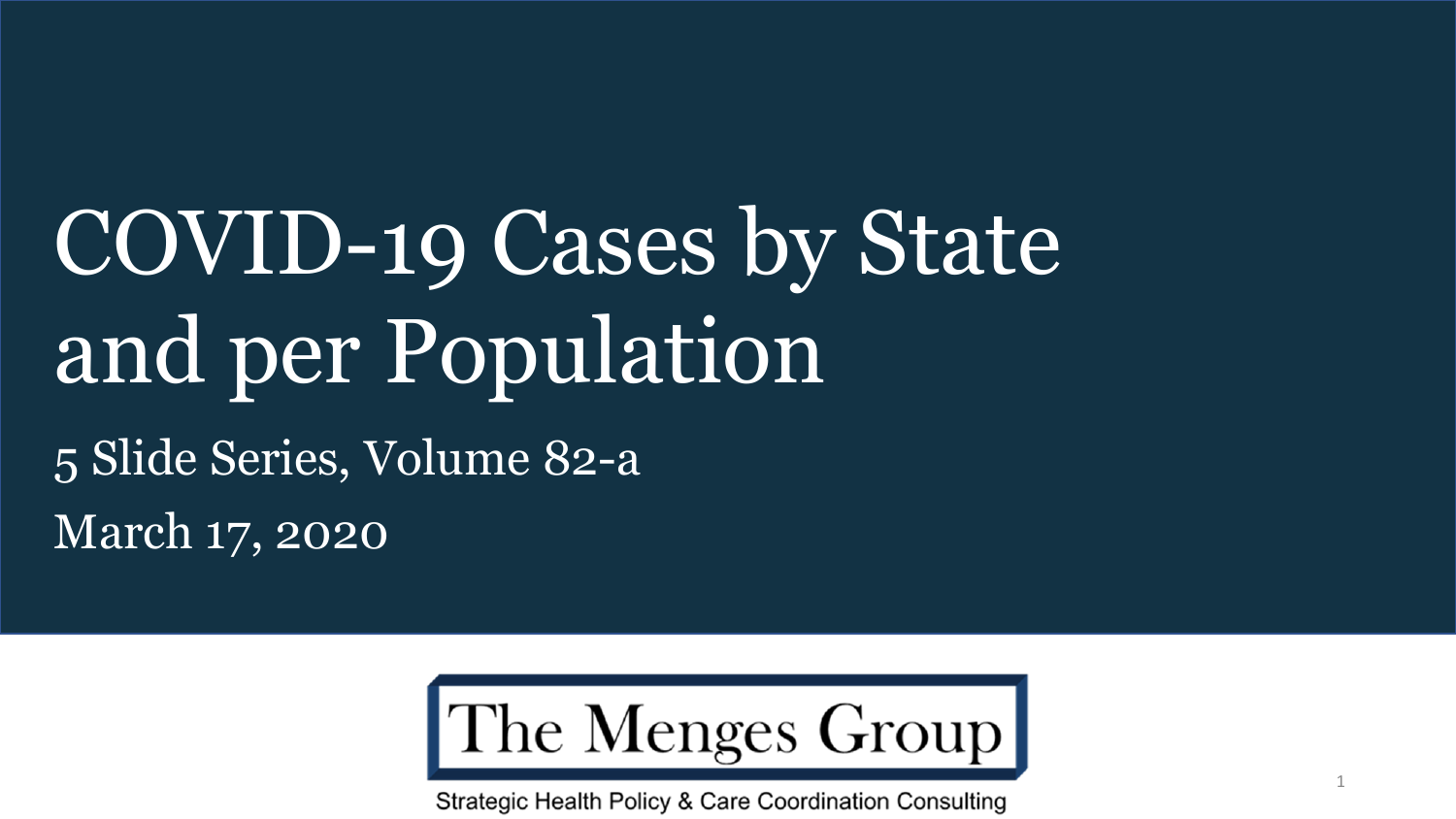## Introduction

- Over the next few days we will provide daily data reports on the progression of the COVID-19 in the USA.
- This edition focuses on the distribution of cases by state, per population.
- Given the particular danger the virus poses to seniors (90% of deaths in Italy have occurred in persons above age 70), we have also shown the number of Medicare beneficiaries in each state.
- Each state is ranked by percentage of the total population confirmed as having the coronavirus, and by the proportion of the total population receiving Medicare coverage.
	- The top 10 states on each of these rankings are flagged in yellow highlighting
	- Vermont is the lone state currently in the top 10 on both of these data metrics
- Upcoming editions will provide similar information within selected states at the county level – highlighting communities that appear to be at heightened risk.

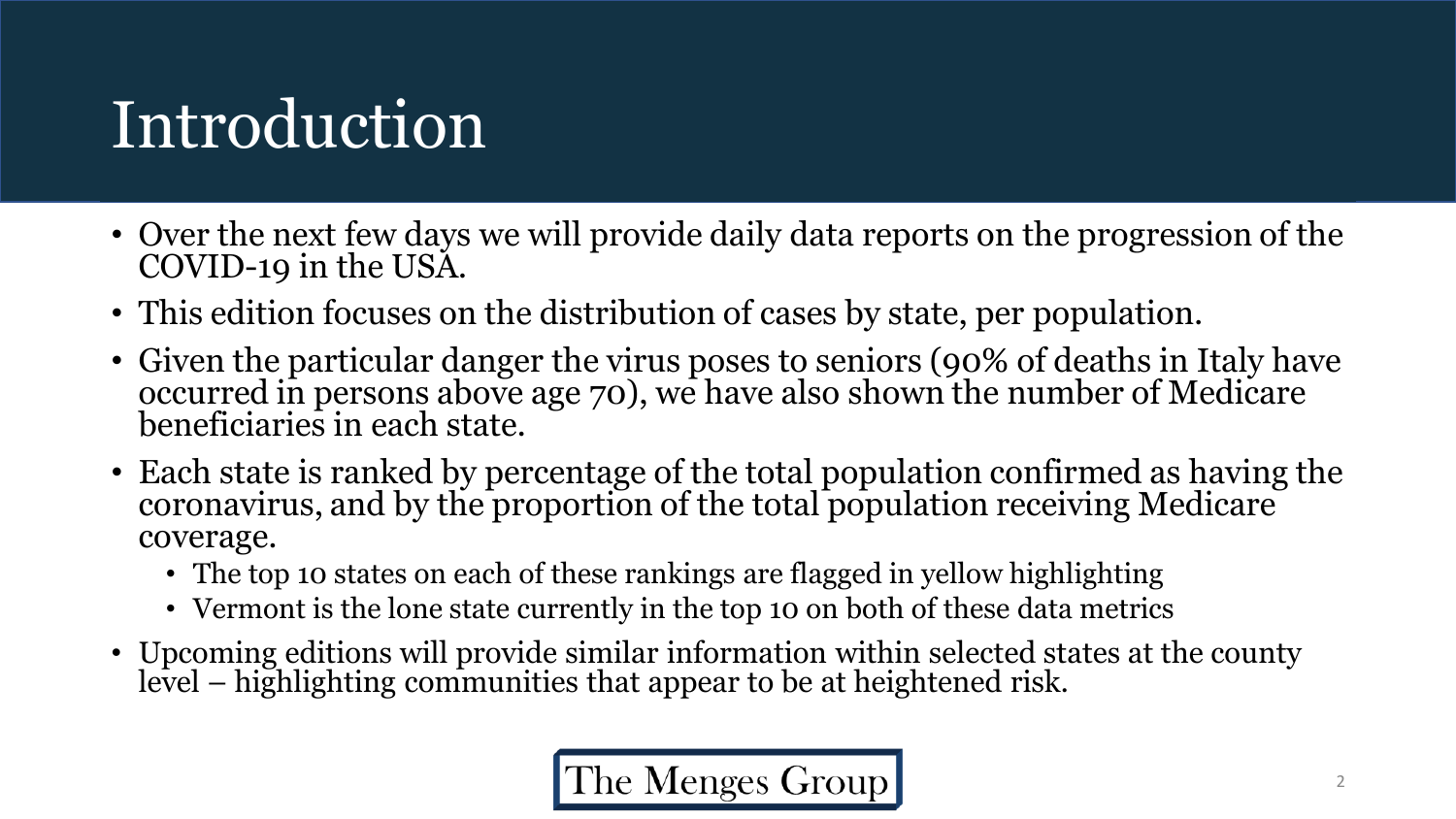### Table 1 of 3: Alabama through Kansas

|                      |                          |            | <b>Confirmed</b>         |                   |                   |                   |                        |                 |                              |
|----------------------|--------------------------|------------|--------------------------|-------------------|-------------------|-------------------|------------------------|-----------------|------------------------------|
|                      | <b>Total Population,</b> |            | Medicare COVID-19 Cases, | COVID-19          | <b>Confirmed</b>  |                   |                        | <b>Medicare</b> |                              |
|                      | <b>July 2019</b>         | Enrollees, | March 17 2020,           | Deaths, Per       | Cases per         |                   | Rank, Cases Deaths Per | Enrollees as    | <b>Rank, Medicare</b>        |
|                      | (Bureau of               | February   | 10:45 am per             | <b>CDC</b> (March | 100,000           | per 100,000       | <b>Confirmed</b>       |                 | % of Total Enrollees as % of |
| <b>STATE</b>         | <b>Census Estimate)</b>  | 2020       |                          | CDC 17, 10:45 am) | <b>Population</b> | <b>Population</b> | <b>Case</b>            | Population      | <b>Total Population</b>      |
| Alabama              | 4,903,185                | 1,144,788  | 29                       |                   | 0.59              | 35                | 0%                     | 23.3%           |                              |
| Alaska               | 731,545                  | 111,672    |                          |                   | 0.41              | 40                | 0%                     | 15.3%           | 49                           |
| Arizona              | 7,278,717                | 1,489,311  | 18                       |                   | 0.25              | 47                | 0%                     | 20.5%           | 33                           |
| Arkansas             | 3,017,825                | 710,916    | 22                       |                   | 0.73              | 26                | 0%                     | 23.6%           |                              |
| California           | 39,512,223               | 6,969,707  | 450                      | 11                | 1.14              | 16                | 2%                     | 17.6%           | 47                           |
| Colorado             | 5,758,736                | 1,054,987  | 160                      |                   | 2.78              |                   | 1%                     | 18.3%           | 46                           |
| Connecticut          | 3,565,287                | 741,121    | 41                       |                   | 1.15              | 14                | 0%                     | 20.8%           | 29                           |
| Delaware             | 973,764                  | 227,092    | 8                        |                   | 0.82              | 24                | 0%                     | 23.3%           | 9                            |
| District of Columbia | 705,749                  | 103,801    | 22                       |                   | 3.12              |                   | 0%                     | 14.7%           | 50                           |
| Florida              | 21,477,737               | 5,136,160  | 154                      |                   | 0.72              | 28                | 3%                     | 23.9%           |                              |
| Georgia              | 10,617,423               | 1,966,053  | 121                      |                   | 1.14              | 15                | 1%                     | 18.5%           | 45                           |
| Hawaii               | 1,415,872                | 294,159    | 10                       |                   | 0.71              | 29                | 0%                     | 20.8%           | 30                           |
| Idaho                | 1,787,147                | 375,609    |                          |                   | 0.28              | 45                | 0%                     | 21.0%           | 27                           |
| Illinois             | 12,671,821               | 2,442,000  | 105                      |                   | 0.83              | 23                | 0%                     | 19.3%           | 42                           |
| Indiana              | 6,732,219                | 1,384,246  | 25                       |                   | 0.37              | 43                | 4%                     | 20.6%           | 32                           |
| lowa                 | 3,155,070                | 683,140    | 23                       |                   | 0.73              | 27                | 0%                     | 21.7%           | 23                           |
| Kansas               | 2,913,314                | 588,374    | 11                       |                   | 0.38              | 42                | 9%                     | 20.2%           | 36                           |

The Menges Group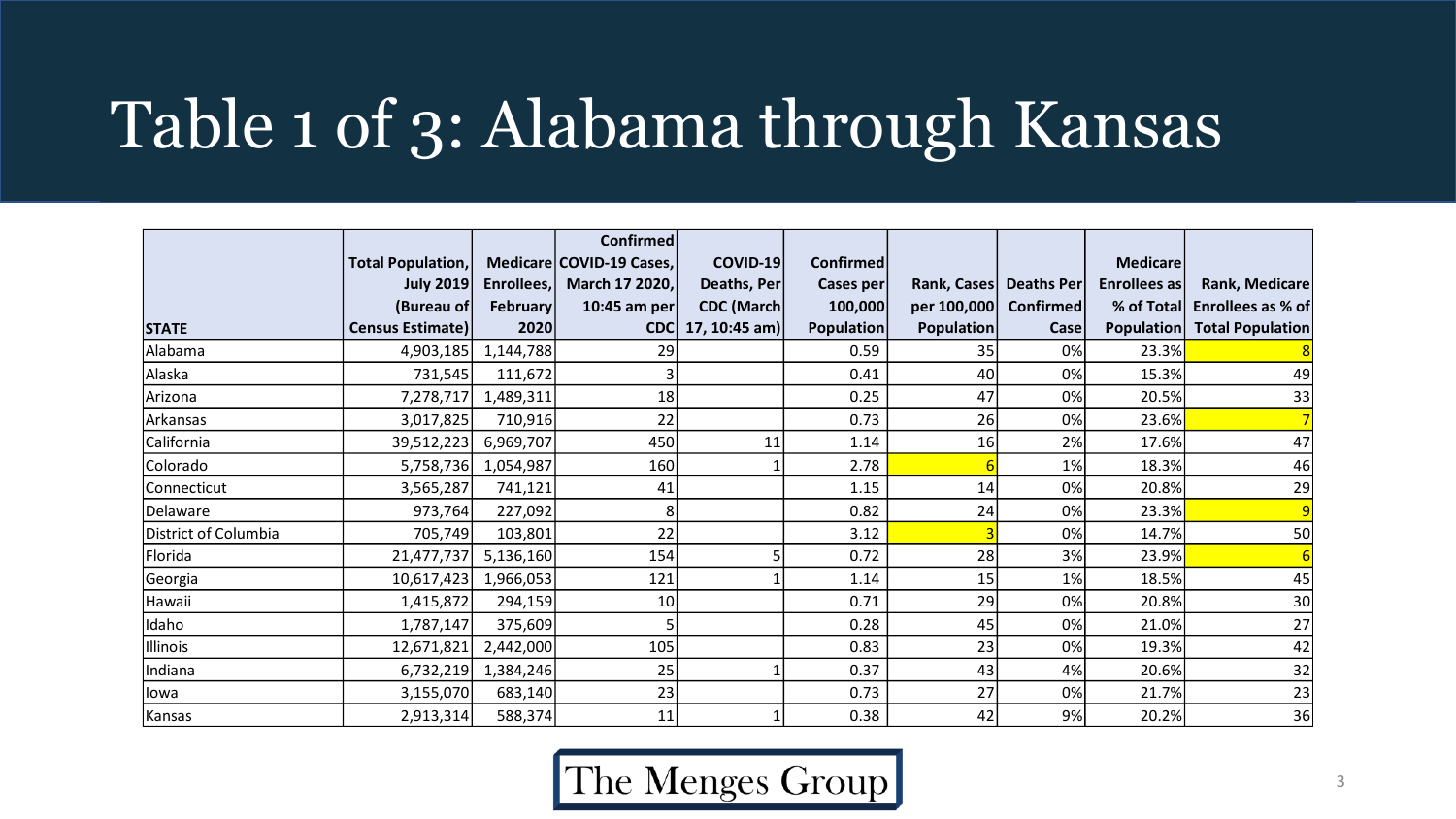#### Table 2 of 3: Kentucky through North Carolina

|                |                          |                      | <b>Confirmed</b>         |                   |                   |                   |             |                 |                              |
|----------------|--------------------------|----------------------|--------------------------|-------------------|-------------------|-------------------|-------------|-----------------|------------------------------|
|                | <b>Total Population,</b> |                      | Medicare COVID-19 Cases, | COVID-19          | <b>Confirmed</b>  |                   |             | <b>Medicare</b> |                              |
|                | <b>July 2019</b>         | Enrollees,           | March 17 2020,           | Deaths, Per       | Cases per         | Rank, Cases       | Deaths Per  | Enrollees as    | Rank, Medicare               |
|                | (Bureau of               | February             | 10:45 am per             | <b>CDC</b> (March | 100,000           | per 100,000       | Confirmed   |                 | % of Total Enrollees as % of |
| <b>STATE</b>   | <b>Census Estimate)</b>  | 2020                 |                          | CDC 17, 10:45 am) | <b>Population</b> | <b>Population</b> | <b>Case</b> | Population      | <b>Total Population</b>      |
| Kentucky       | 4,467,673                | 1,021,728            | 25                       |                   | 0.56              | 37                | 4%          | 22.9%           | 13                           |
| Louisiana      | 4,648,794                | 957,246              | 136                      |                   | 2.93              |                   | 2%          | 20.6%           | 31                           |
| Maine          | 1,344,212                | 374,122              | 17                       |                   | 1.26              | 12                | 0%          | 27.8%           |                              |
| Maryland       | 6,045,680                | 1,147,700            | 38                       |                   | 0.63              | 32                | 0%          | 19.0%           | 43                           |
| Massachusetts  | 6,949,503                | 1,453,237            | 197                      |                   | 2.83              |                   | 0%          | 20.9%           | 28                           |
| Michigan       | 9,986,857                | 2,262,556            | 53                       |                   | 0.53              | 38                | 0%          | 22.7%           | 16                           |
| Minnesota      | 5,639,632                | 1,141,872            | 54                       |                   | 0.96              | 20                | 0%          | 20.2%           | 35                           |
| Mississippi    | 2,976,149                | 668,902              | 12                       |                   | 0.40              | 41                | 0%          | 22.5%           | 17                           |
| Missouri       | 6,137,428                | 1,376,980            | 8                        |                   | 0.13              | 50                | 0%          | 22.4%           | 18                           |
| Montana        | 1,068,778                | 257,099              |                          |                   | 0.65              | 30                | 0%          | 24.1%           |                              |
| Nebraska       | 1,934,408                | 380,905              | 18                       |                   | 0.93              | 21                | 0%          | 19.7%           | 40                           |
| Nevada         | 3,080,156                | 595,819              | 45                       |                   | 1.46              | 11                | 2%          | 19.3%           | 41                           |
| New Hampshire  | 1,359,711                | 333,464              | 17                       |                   | 1.25              | 13                | 0%          | 24.5%           |                              |
| New Jersey     | 8,882,190                | 1,788,054            | 178                      |                   | 2.00              |                   | 2%          | 20.1%           | 37                           |
| New Mexico     | 2,096,829                | 468,604              | 21                       |                   | 1.00              | 19                | 0%          | 22.3%           | 19                           |
| New York       | 19,453,561               | 3,970,183            | 950                      | 5                 | 4.88              |                   | 1%          | 20.4%           | 34                           |
| North Carolina |                          | 10,488,084 2,217,525 | 32                       |                   | 0.31              | 44                | 0%          | 21.1%           | 25                           |

The Menges Group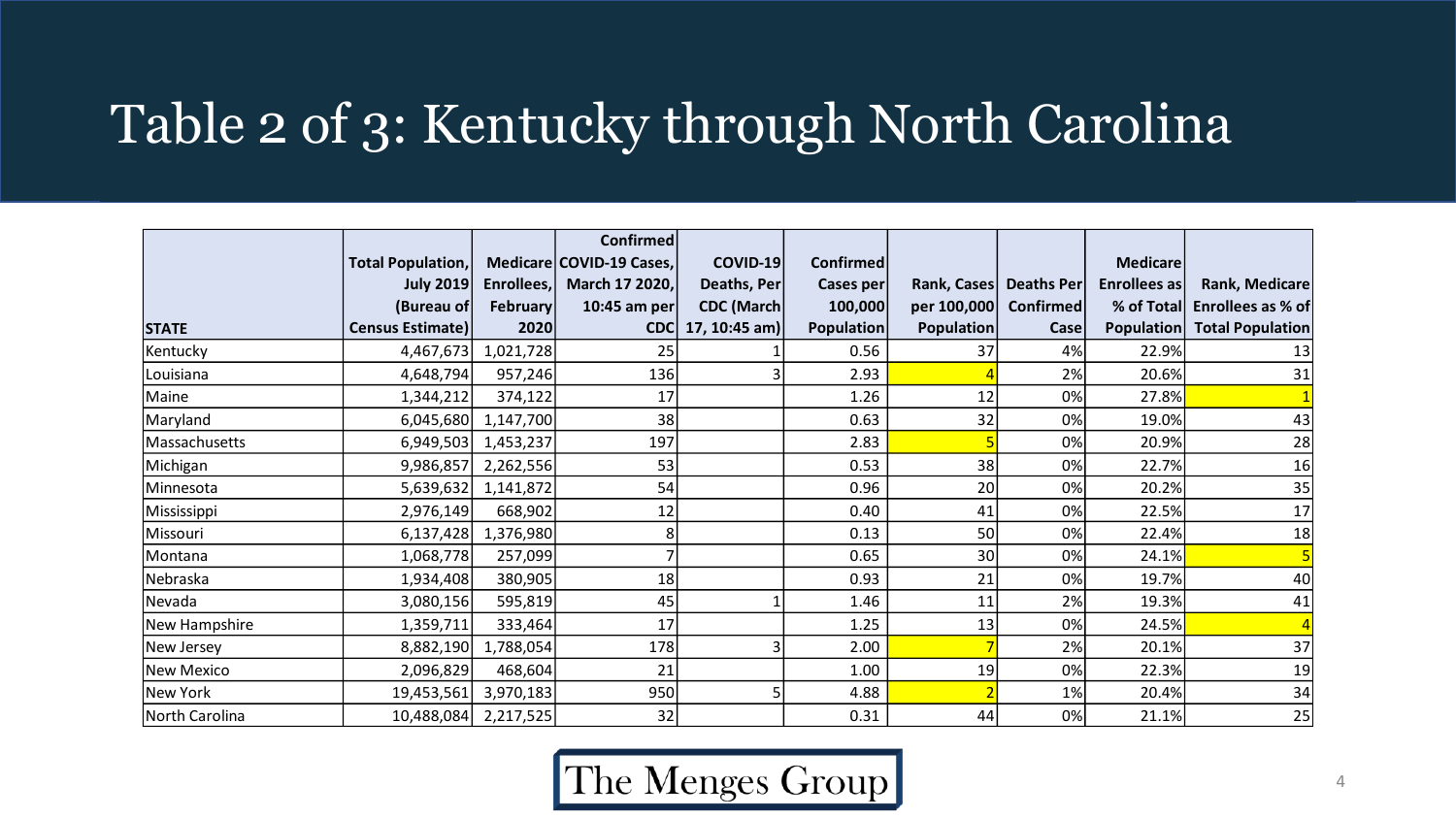### Table 3 of 3: North Dakota through Wyoming

|                |                          |                 | <b>Confirmed</b>         |                    |                   |                   |                   |                     |                         |
|----------------|--------------------------|-----------------|--------------------------|--------------------|-------------------|-------------------|-------------------|---------------------|-------------------------|
|                | <b>Total Population,</b> |                 | Medicare COVID-19 Cases, | COVID-19           | <b>Confirmed</b>  |                   |                   | <b>Medicare</b>     |                         |
|                | <b>July 2019</b>         | Enrollees,      | March 17 2020,           | Deaths, Per        | Cases per         | Rank, Cases       | <b>Deaths Per</b> | <b>Enrollees as</b> | <b>Rank, Medicare</b>   |
|                | (Bureau of               | <b>February</b> | 10:45 am per             | <b>CDC</b> (March) | 100,000           | per 100,000       | <b>Confirmed</b>  | % of Total          | Enrollees as % of       |
| <b>STATE</b>   | Census Estimate)         | 2020            | <b>CDC</b>               | 17, 10:45 am)      | <b>Population</b> | <b>Population</b> | Case              | <b>Population</b>   | <b>Total Population</b> |
| North Dakota   | 762,062                  | 144,589         |                          |                    | 0.13              | 49                | 0%                | 19.0%               | 44                      |
| Ohio           | 11,689,100               | 2,532,731       | 50                       |                    | 0.43              | 39                | 0%                | 21.7%               | 22                      |
| Oklahoma       | 3,956,971                | 832,006         | 10                       |                    | 0.25              | 46                | 0%                | 21.0%               | 26                      |
| Oregon         | 4,217,737                | 969,097         | 47                       |                    | 1.11              | 17                | 2%                | 23.0%               | 12                      |
| Pennsylvania   | 12,801,989               | 2,956,616       | 76                       |                    | 0.59              | 34                | 0%                | 23.1%               | 10                      |
| Rhode Island   | 1,059,361                | 240,724         | 21                       |                    | 1.98              |                   | 0%                | 22.7%               | 14                      |
| South Carolina | 5,148,714                | 1,184,780       | 33                       |                    | 0.64              | 31                | 3%                | 23.0%               | 11                      |
| South Dakota   | 884,659                  | 200,906         | 9                        |                    | 1.02              | 18                | 11%               | 22.7%               | 15                      |
| Tennessee      | 6,833,174                | 1,504,206       | 52                       |                    | 0.76              | 25                | 0%                | 22.0%               | 21                      |
| Texas          | 28,995,881               | 4,645,418       | 57                       |                    | 0.20              | 48                | 2%                | 16.0%               | 48                      |
| Utah           | 3,205,958                | 440,617         | 29                       |                    | 0.90              | 22                | 0%                | 13.7%               | 51                      |
| Vermont        | 623,989                  | 164,722         | 12                       |                    | 1.92              | g                 | 0%                | 26.4%               |                         |
| Virginia       | 8,535,519                | 1,711,695       | 51                       |                    | 0.60              | 33                | 4%                | 20.1%               | 38                      |
| Washington     | 7,614,893                | 1,517,291       | 909                      | 48                 | 11.94             |                   | 5%                | 19.9%               | 39                      |
| West Virginia  | 1,792,065                | 481,003         | O                        |                    |                   | 51                | nal               | 26.8%               |                         |
| Wisconsin      | 5,822,434                | 1,285,079       | 33                       |                    | 0.57              | 36                | 0%                | 22.1%               | 20                      |
| Wyoming        | 578,759                  | 122,699         | 10                       |                    | 1.73              | 10                | 0%                | 21.2%               | 24                      |
| 50 States + DC | 328,300,544 66,773,311   |                 | 4,415                    | 87                 | 1.34              |                   | 2.0%              | 20.3%               |                         |

The Menges Group